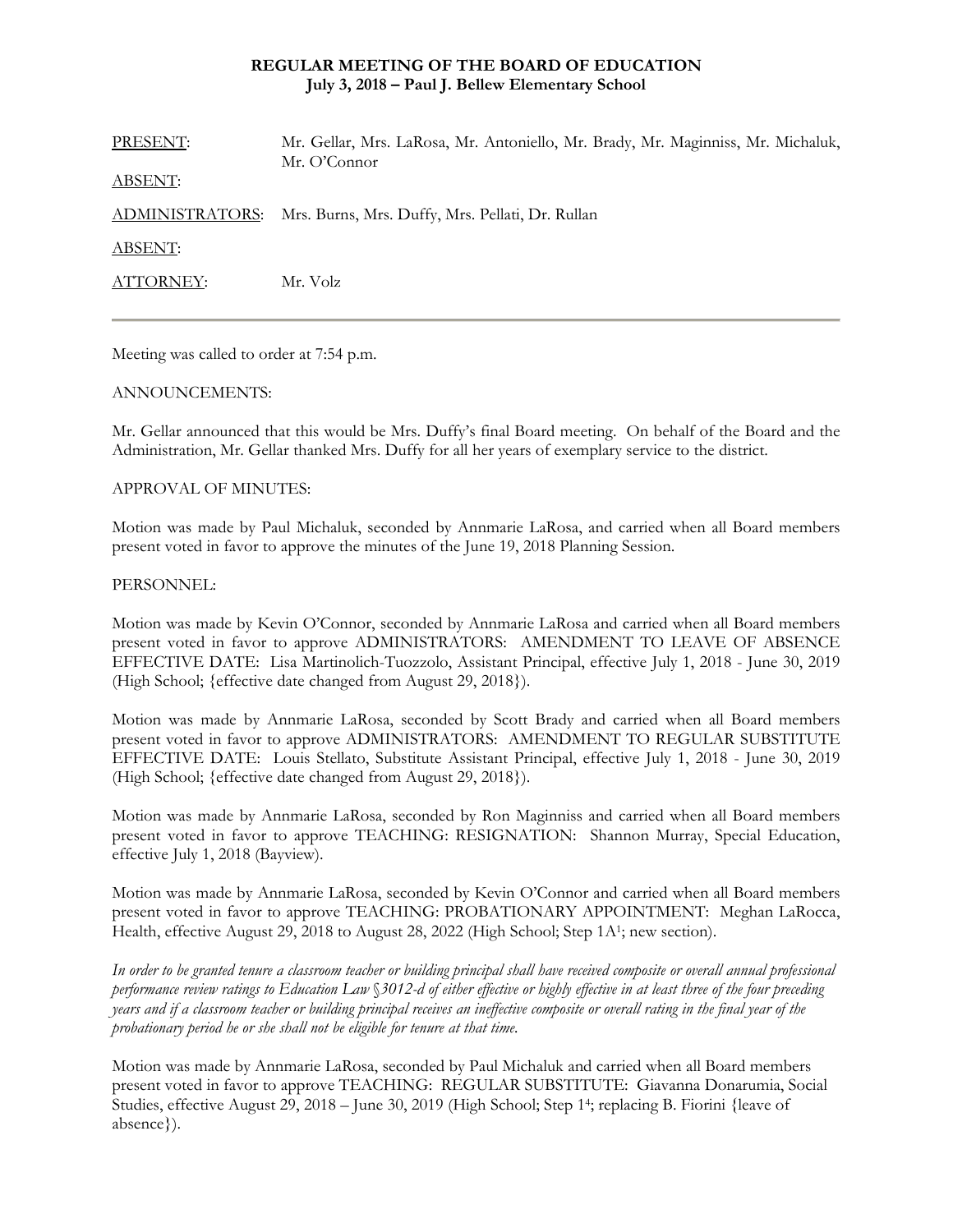Motion was made by Annmarie LaRosa, seconded by Richard Antoniello and carried when all Board members present voted in favor to approve CIVIL SERVICE: RESIGNATION: Sharon D'Agostino, School Nurse, effective July 1, 2018 (OLL).

Motion was made by Annmarie LaRosa, seconded by Scott Brady and carried when all Board members present voted in favor to approve CIVIL SERVICE: RESIGNATION: Joseph Nicolosi, Security Consultant, effective August 30, 2018 (Districtwide).

Motion was made by Annmarie LaRosa, seconded by Ron Maginniss and carried when all Board members present voted in favor to approve CIVIL SERVICE: RETIREMENT: Eileen Madocks, School Nurse, effective June 30, 2018 (28 years).

Motion was made by Annmarie LaRosa, seconded by Kevin O'Connor and carried when all Board members present voted in favor to approve CIVIL SERVICE: CHANGE IN TITLE: Christopher Rugen, Driver/Messenger, effective July 5, 2018 (Districtwide; Step 10; Change from Custodial Worker I; replacing J. Troiano {Custodial Worker I}).

Motion was made by Annmarie LaRosa, seconded by Paul Michaluk and carried when all Board members present voted in favor to approve CIVIL SERVICE: PROBATIONARY APPOINTMENT: \*Edward Ackermann,Groundskeeper I, effective July 20, 2018 (Grounds; Step 1; replacing J. Demeo {retired}).

Motion was made by Annmarie LaRosa, seconded by Richard Antoniello and carried when all Board members present voted in favor to approve CIVIL SERVICE: PROBATIONARY APPOINTMENT: Denise Farewell, Account Clerk Typist, effective July 16, 2018 (District Office; Step 1; replacing S. Barbella {resigned}).

Motion was made by Annmarie LaRosa, seconded by Scott Brady and carried when all Board members present voted in favor to approve CIVIL SERVICE: LEAVE OF ABSENCE (unpaid): Anita Diaz, Senior Account Clerk, effective July 5, 2018 - September 26, 2018 (District Office).

Motion was made by Annmarie LaRosa, seconded by Ron Maginniss and carried when all Board members present voted in favor to approve CIVIL SERVICE: REGENTS REVIEW SUMMER 2018: Algebra II: Alissa Ferrucci; Chemistry: Amanda Gallagher; Biology: \*James McCabe; Earth Science: Julia Cardo. SUMMER SCHOOL 2018: Biology: \*James McCabe; Earth Science: Julia Cardo; English 10: \*Julia Giani.

Motion was made by Annmarie LaRosa, seconded by Kevin O'Connor and carried when all Board members present voted in favor to approve OTHER: SUBSTITUTE TEACHER (\$115 per diem):

\*John Bochicchio, effective October 22, 2018, student teacher \*Giovanna Buscomi, effective September 5, 2018, student teacher \*Jeffrey Cifelli, effective October 22, 2018, student teacher \*Julie Mancank, effective September 5, 2018, student teacher \*Jake Salemo, effective September 5, 2018, student teacher \*Peter Schneider, effective September 4, 2018 \*Brooke Smith, effective September 4, 2018, student teacher

Motion was made by Annmarie LaRosa, seconded by Richard Antoniello and carried when all Board members present voted in favor to approve OTHER: SUBSTITUTE TEACHING ASSISTANT (\$85 per diem): \*Giovanna Buscomi, effective September 5, 2018, student teacher.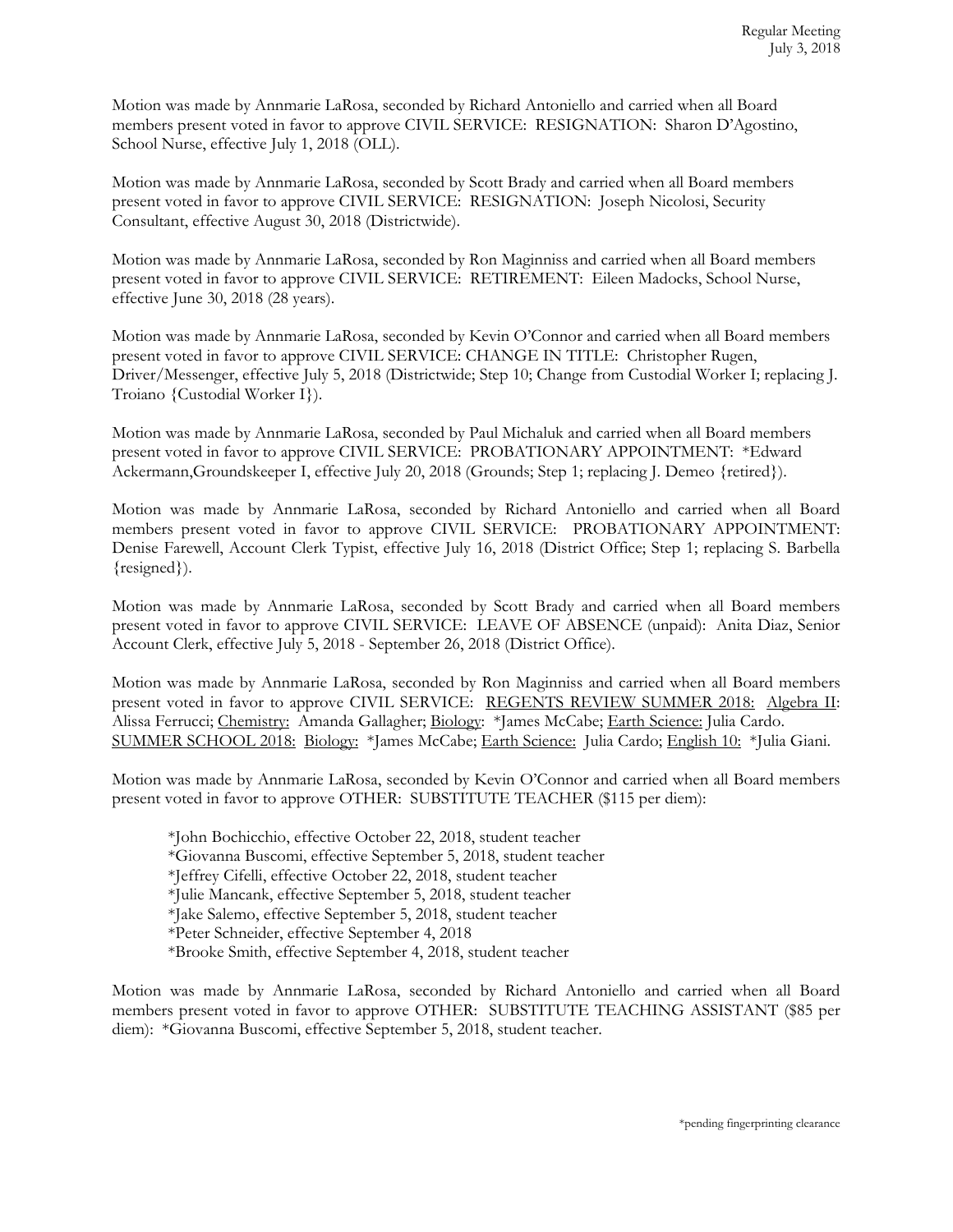## CURRICULUM UPDATE:

Dr. Rullan informed the audience that the district the Summer Investigations program has begun and summer school courses will start the week of July 8 for Algebra 1, Biology, Earth Science, English 10, Geometry, and Global Studies. The district is offering Regents Review classes for Algebra 1 & 2, Geometry, Earth Science, Living Environment and Chemistry; and the Summer Academy will provide literacy and math support for students in grade six through eight.

Summer curriculum writing includes enhancement to the exploratory program for incoming sixth graders, electives for grades 7 and 8, revisions to the elementary Health and Science curriculums, revisions to support acceleration in math at the middle school level, and additional high school English electives.

All schools will support a wireless infrastructure by the start of the new school year, and in the fall, the district will complete deployment of 1:1 Chromebooks to all students in grades 6 through 12. Grade 5 will have access to 1:1 devices during the school day, and kindergarten through grade 4 will have access to grade level Chromebook carts.

# REPORT OF COMMITTEES:

Policy Committee: Annmarie LaRosa informed the audience that an annual review took place on the following policies. Motion was made by Paul Michaluk, seconded by Scott Brady and carried when all Board members present voted in favor to approve the annual review of the policies listed below:

| No. 5412 | <b>Purchasing Procedures</b>                           |
|----------|--------------------------------------------------------|
| No. 5421 | Procurement of Goods and Services                      |
| No. 5610 | Insurance                                              |
| No. 5623 | Use of School Owned Materials and Equipment            |
| No. 5683 | Districtwide Safety Committee                          |
| No. 6150 | Alcohol, Drugs and Other Substances (School Personnel) |
| No. 7320 | Alcohol, Drugs and Other Substances (Students)         |

Committee on Special Education: Annmarie LaRosa reported on the meeting held on 7/3/18. Items reviewed included year-end issues; all was in order.

## FINANCIAL MATTERS:

The treasurer's reports for April and May were presented: beginning balance as of 3/31/18: \$49,437,196.06; ending balance as of 4/30/18: \$45,429,889.82 and ending balance as of 5/31/18: \$54,673,379.53.

Motion was made by Kevin O'Connor, seconded by Annmarie LaRosa, and carried when all Board members present voted in favor to approve General Fund budget transfers 3505-3519 and Capital Fund transfers 3499- 3514.

Motion was made by Richard Antoniello, seconded by Paul Michaluk, and carried when all Board members present voted in favor to approve the following donation: Class of 2018 - Drinking Fountain with Bottle Filling Station and filter cartridges - WIHS - \$1,862.44.

Motion was made by Richard Antoniello, seconded by Paul Michaluk, and carried when all Board members present voted in favor to approve Resolution to participate in the Long Island School Nutrition Directors Association Cooperative Bidding for the 2018-2019 school year.

Motion was made by Scott Brady, seconded by Ron Maginniss, and carried when all Board members present voted in favor to approve Resolution re: Exemption from Breakfast Program 2018-2019.

Motion was made by Kevin O'Connor, seconded by Annmarie LaRosa, and carried when all Board members present voted in favor to approve Financial Advisory Services Agreement – Capital Markets Advisors, LLC.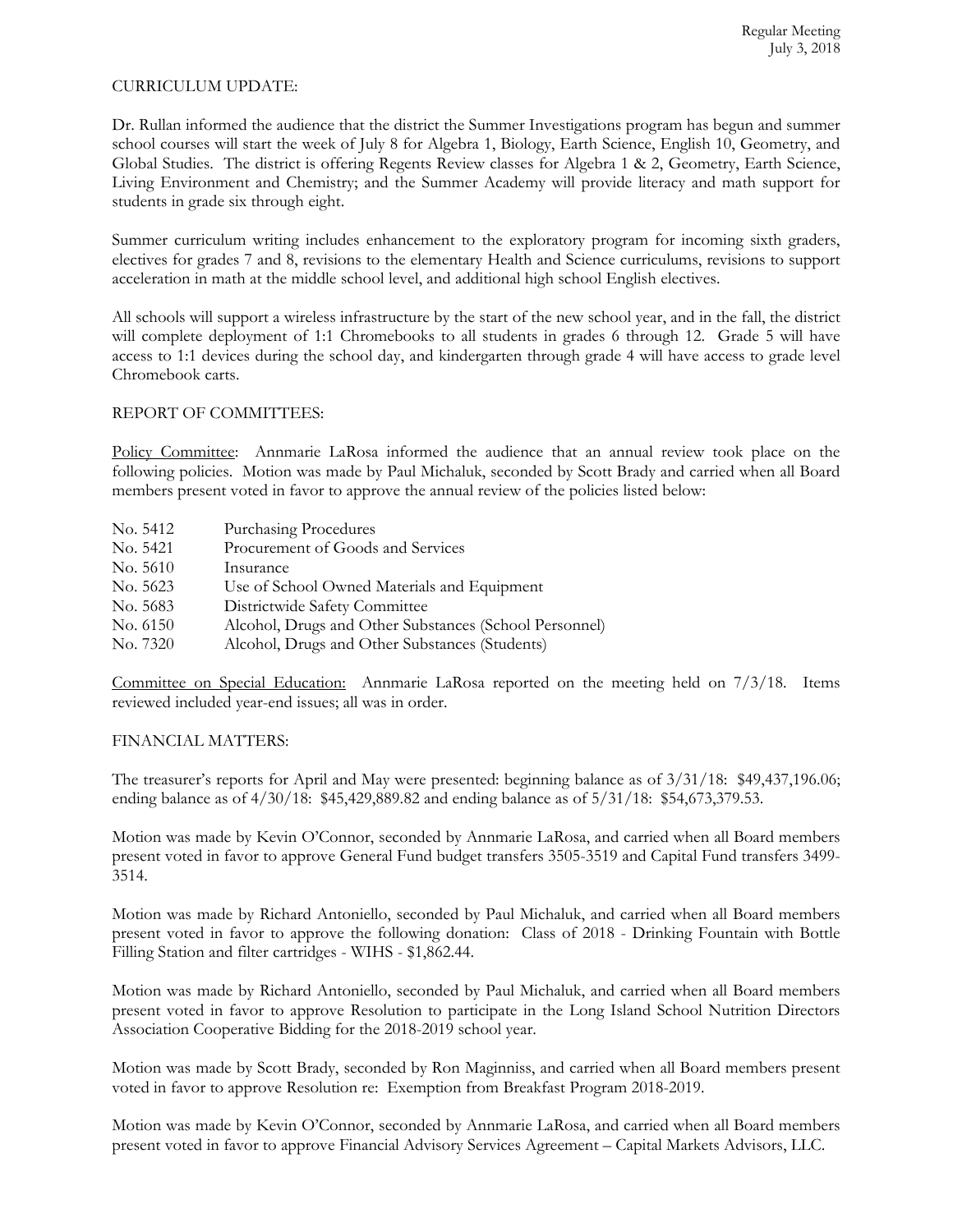Motion was made by Ron Maginniss, seconded by Kevin O'Connor, and carried when all Board members present voted in favor to approve 2017-2018 Health Services Contract for Bellmore UFSD - \$1,176.01.

Motion was made by Paul Michaluk, seconded by Ron Maginniss, and carried when all Board members present voted in favor to approve the following 2018-2019 Contracts: Access 7 Services, Inc.; Da Vinci Education & Research, LLC; Home Care Therapies, LLC, d/b/a Horizon Healthcare Staffing.

#### PRESIDENT'S REPORT:

Mr. Gellar wished everyone a happy Fourth of July and welcomed the district's new Assistant Superintendent for Business, Mrs. Elisa Pellati and new Board member, Richard Antoniello.

#### SUPERINTENDENT'S REPORT:

Mrs. Burns informed the audience that the Class of 2018 had a beautiful graduation ceremony and wished the students well.

Town roads in the area of the Beach Street Middle School will be milled and paved within the next few weeks, starting on July 5.

Mrs. Burns expressed her gratitude to Mrs. Wendy Duffy for her 13 years of service to the district and wished her well in her retirement.

The following residents wished to speak during an "Invitation to the Public":

Mrs. Rochelle Cascio, 1523 Madison, West Islip - Mrs. Cascio shared information about the correlation between smaller class sizes and student achievement. Mrs. Cascio also spoke about the diverse needs of her child's third grade class and asked the Board and administration to add another fourth grade section for the 2018-2019 school year.

Mrs. Erica Lattuga, 1661 Fairfax Avenue, West Islip - Mrs. Lattuga shared her dissatisfaction with the district's response at the June 7, 2018 Board meeting regarding the third grade class size at Manetuck and asked the Board and administration to open another section for fourth grade at Manetuck.

Dr. Karen Halpern, 1136 Washington Avenue, West Islip - Dr. Halpern spoke about her son's experience from second to third grade and the importance of the faculty/student ratio to maximize student potential.

Mrs. Tara Ardizzone, 164 Fiddler Place, West Islip - Mrs. Ardizzone expressed concerns about addressing students' needs and why the district would not want small class size throughout the district. Mrs. Ardizzone also had concerns about the implementation of the district's reading and writing program.

Mr. Gellar, Mrs. LaRosa, Mrs. Burns and Dr. Rullan responded to the parents' concerns, citing the district's class size guidelines and the importance of equity across the district. Late enrollment sometimes factors into opening day enrollment. Mr. Gellar assured the audience that the district would follow up to ensure implementation of the reading and writing program.

Motion was made by Annmarie LaRosa, seconded by Scott Brady and carried when all Board members present voted in favor to adjourn to Executive Session at 8:54 p.m. for the purpose of discussing personnel, negotiations, and/or litigation.

Motion was made by Kevin O'Conner, seconded by Scott Brady and carried when all Board members present voted in favor to adjourn to Super-Executive Session at 9:56 p.m. for the purpose of discussing personnel, negotiations, and/or litigation.

Meeting reconvened at 10:19 p.m. on motion by Kevin O'Connor, seconded by Scott Brady and carried when all Board members present voted in favor.